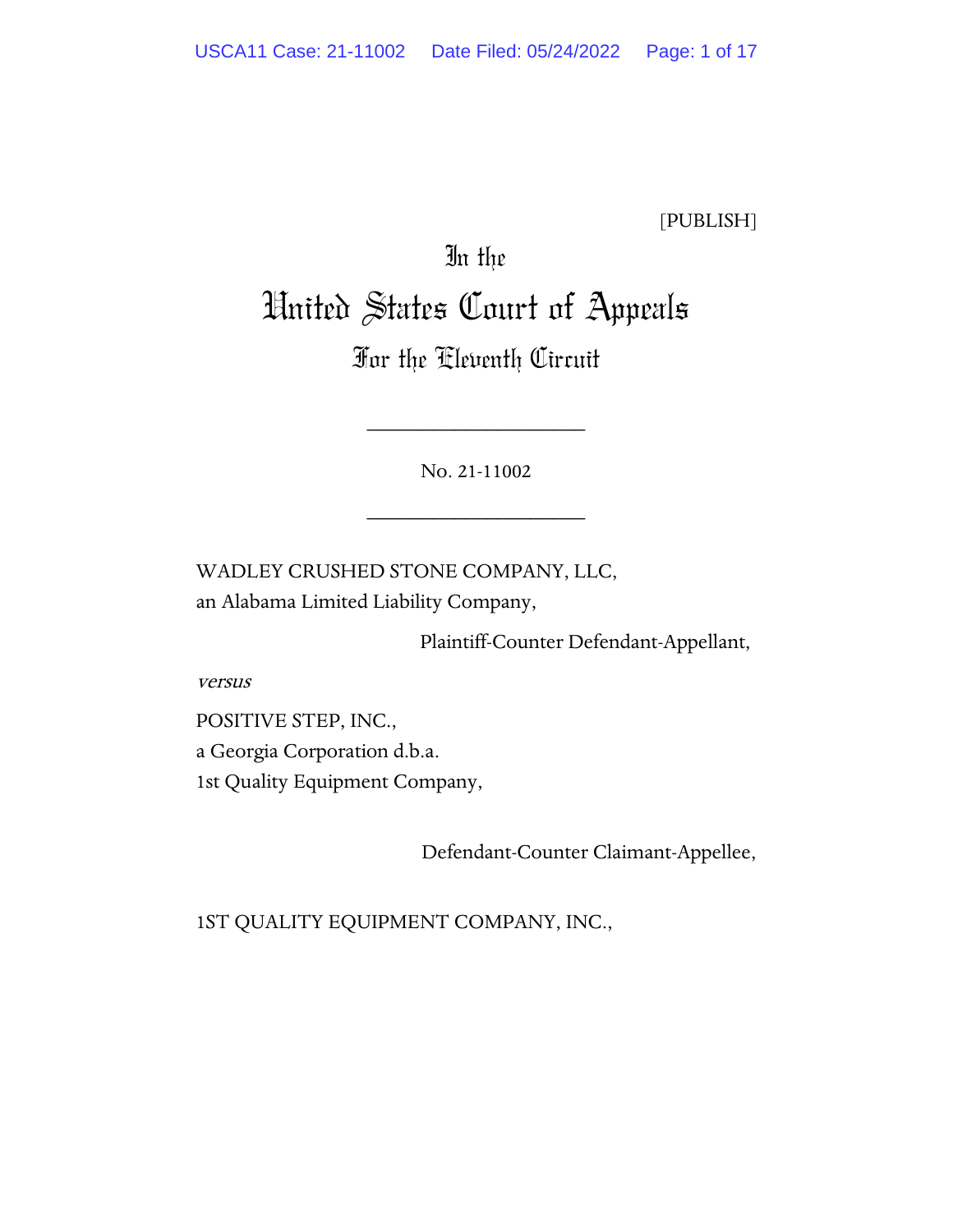Defendant-Counter Claimant,

THOMAS W. CURLEY,

Defendant.

Appeal from the United States District Court for the Middle District of Alabama D.C. Docket No. 3:17-cv-00852-KFP

\_\_\_\_\_\_\_\_\_\_\_\_\_\_\_\_\_\_\_\_

\_\_\_\_\_\_\_\_\_\_\_\_\_\_\_\_\_\_\_\_

Before NEWSOM, TJOFLAT, and HULL, Circuit Judges.

TJOFLAT, Circuit Judge:

This is a case about whether Wadley Crushed Stone Company, LLC, ("Wadley") has filed its breach of contract claim against 1st Quality Equipment Company ("1st Quality") within the applicable statute of limitations. And the applicable statute of limitations depends on whether the contract is for goods under the Uniform Commercial Code ("UCC") or for services under traditional contract law. Because we hold that the contract is for goods, and the applicable statute of limitations under the UCC has already run, we affirm the District Court's ruling that Wadley's claim was timebarred. We also affirm the District Court's grant of summary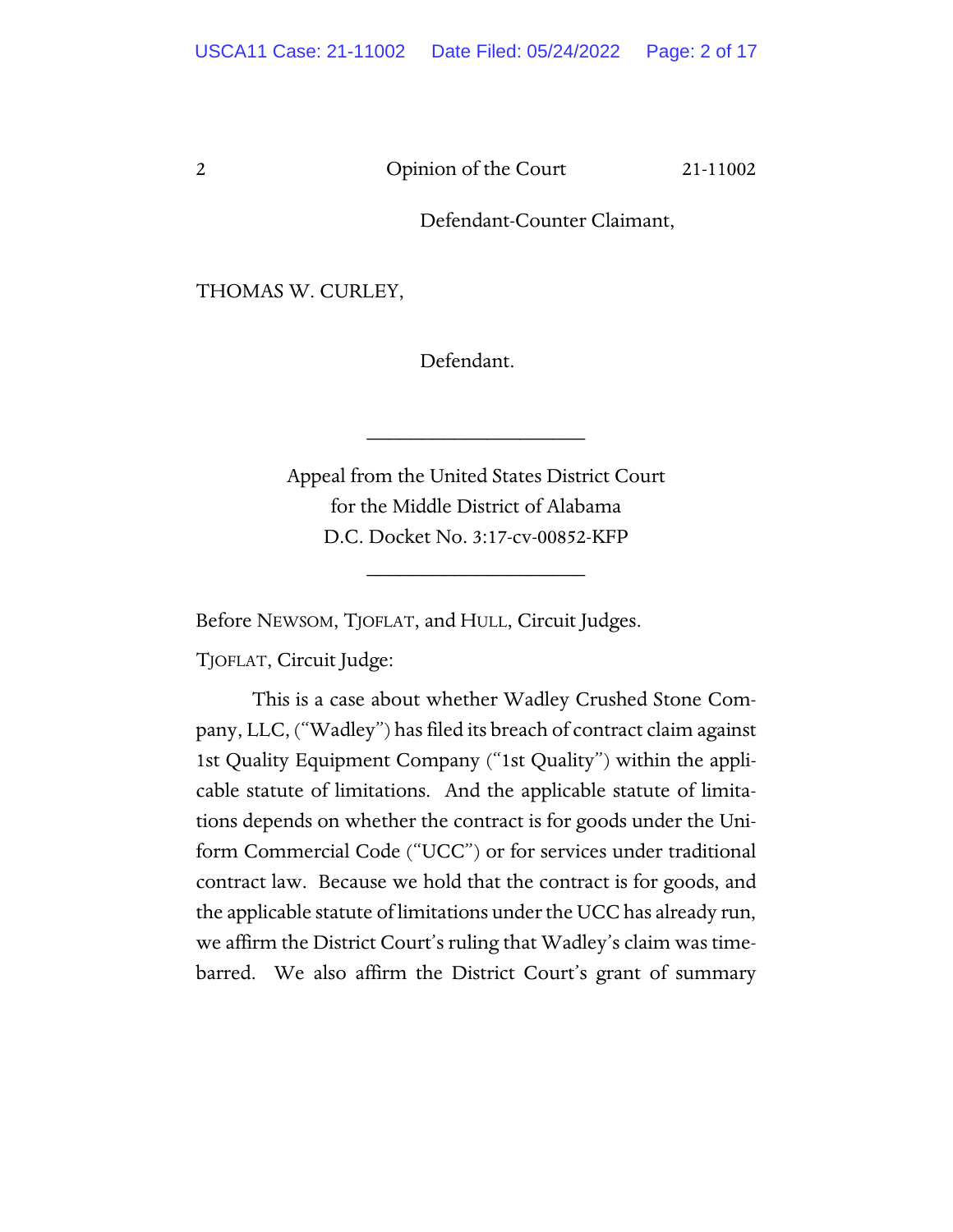judgment and denial of reconsideration as to 1st Quality's counterclaim for unpaid invoices.

I.

To sum up this case, it's all fun and games until the granite plant turns out to be inefficient. Wadley is an Alabama corporation in the granite processing business. In 2009, Wadley wanted to build a granite plant in Alabama that, among other specifications, would process 500 tons of granite per hour. 1st Quality is a Georgia corporation that represents manufacturers in the sale of equipment used in the granite industry. 1st Quality sells equipment, provides customer support in connection with equipment sales, and supplies parts for some equipment from its warehouse. Based on prior business dealings between the executives of both companies, Wadley reached out to 1st Quality as it began the process of planning to build the granite plant.

1st Quality worked with both Wadley and several third parties to figure out how big the equipment would have to be to support the plant and sub-contracted with engineers, contractors, and other vendors to figure out how the plant would operate. In other words, 1st Quality was doing its due diligence to figure out what kind of equipment the new Wadley plant would need. After this investigation period, 1st Quality and Wadley entered into a contract worth \$5,579,255, which allocated \$4,140,255 for 27 line items of equipment, \$1,384,000 for erection, installation, and electrical, and \$55,000 for extra electrical. The parties expected that 1st Quality would hire Gaston Construction Company to complete the line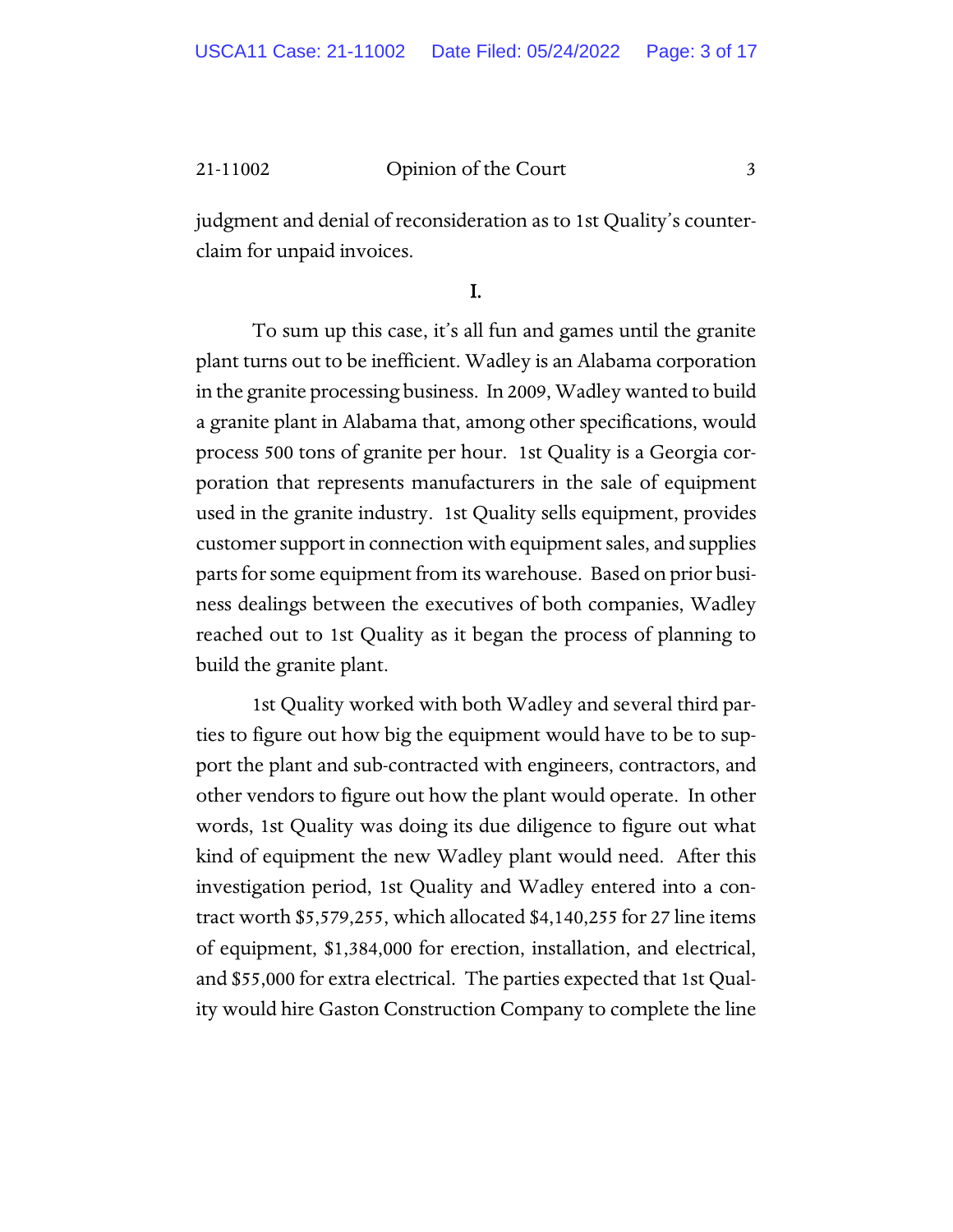items for erection, installation, and electrical work for the plant (and 1st Quality would pay Gaston Construction Company accordingly).

In February 2012, Wadley asked 1st Quality if Wadley could work directly with Gaston Construction Company on the erection, installation, and electrical work.<sup>[1](#page-3-0)</sup> 1st Quality agreed to that arrangement, and the parties signed a modified contract in May 2012, which subtracted out almost \$1.5 million for the work Gaston Con-struction Company would do independently.<sup>[2](#page-3-1)</sup> In the modified contract, worth \$ 4,059,224.43, there were 27 line items. Twentyfive of the line items were for individual pieces of equipment, adding up to \$3,887,274.43. The other two line items were for installation, setup, and calibration of scales and for engineering, which combined, only added up to \$171,950, less than five percent of the contract price. Both parties understood that the engineering line item would be done by a third party, whom 1st Quality would pay.

Wadley received all the contracted-for equipment but did not pay the invoices for some of that equipment because Wadley was not satisfied with the functioning of the plant. On its own dime, 1st Quality visited the plant to try to figure out why the

<span id="page-3-0"></span><sup>1</sup> Apparently, this is because 1st Quality was not a licensed contractor in Alabama.

<span id="page-3-1"></span><sup>2</sup> Any further references to the "contract" refer to this modified contract, which omitted the erection, installation, and electrical work that would now be done by Gaston Construction Company.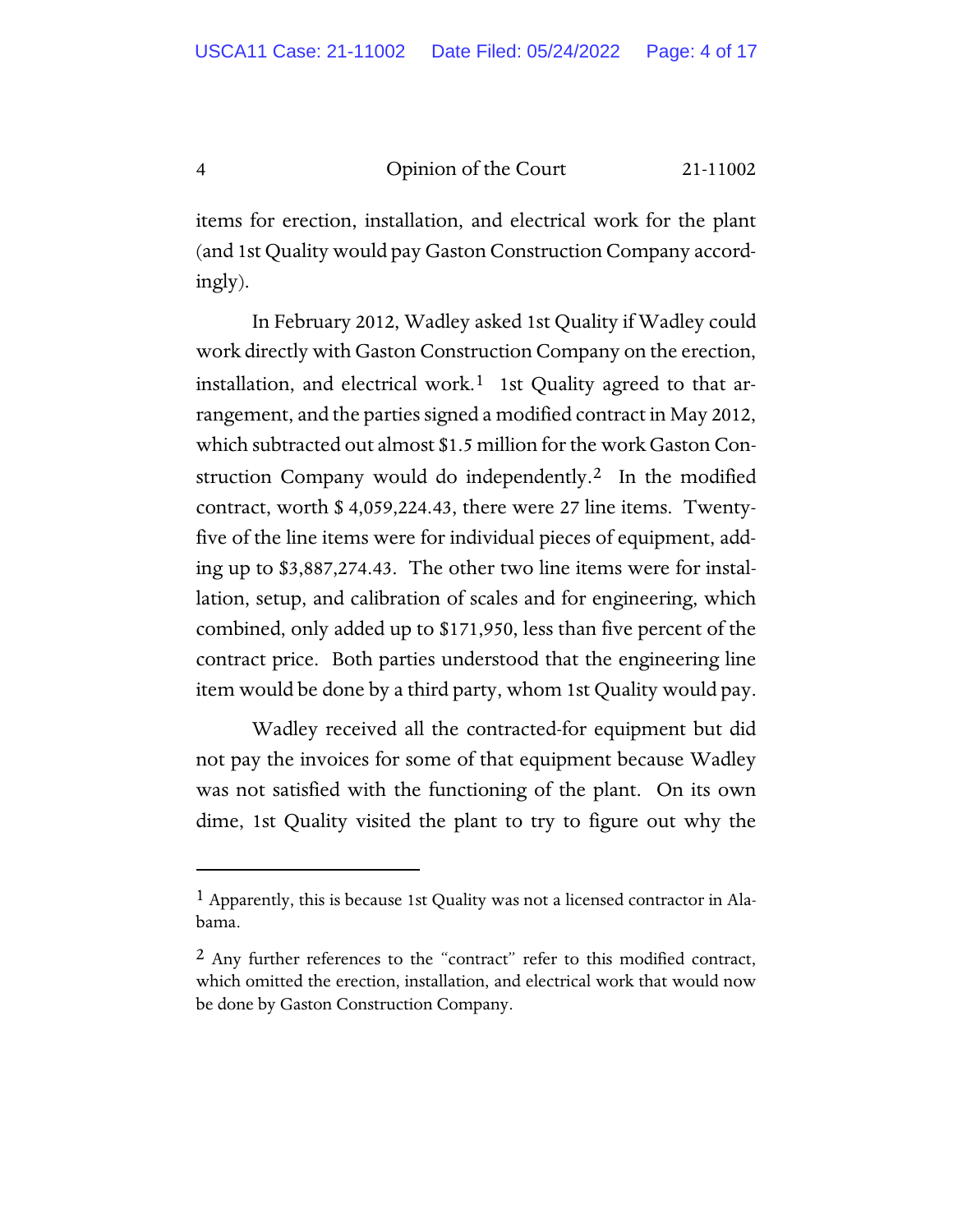equipment it sold Wadley did not meet the 500 ton-per-hour requirement. 1st Quality understood that the plant was supposed to process 500 tons of granite per hour when it sold the equipment to Wadley.

About five years after the plant was completed, Wadley sued 1st Quality in Alabama state court, arguing, among other things, that 1st Quality breached its contract with Wadley when the granite plant did not meet the 500 ton-per-hour requirement.[3](#page-4-0) 1st Quality removed that case to federal district court in the Middle District of Alabama. The procedural history of this case from there is convoluted, and, frankly, irrelevant for our purposes until we get to Wadley's Fourth Amended Complaint.<sup>4</sup> In that complaint, Wadley alleged breach of contract as to the 500 ton-per-hour requirement and as to the loadout capacity and also alleged misrepresentation by 1st Quality as to the specifications of the plant. 1st Quality moved to dismiss, arguing that both the breach of contract claims as well as the misrepresentation claim were barred by the applicable statute of limitations. Specifically, 1st Quality argued that the UCC's four-year statute of limitations applied to the breach

<span id="page-4-0"></span> $3$  Wadley also alleged breach of contract as to the loadout capacity of the plant and misrepresentation as to the design of the granite plant. Wadley wanted a plant that had a "rail ballast load out system that could load out 2,000 ton[s] of granite per hour."

<span id="page-4-1"></span><sup>&</sup>lt;sup>4</sup> The short story is that the District Court afforded Wadley multiple opportunities to amend its complaint to allege facts establishing that it filed within the applicable statute of limitations.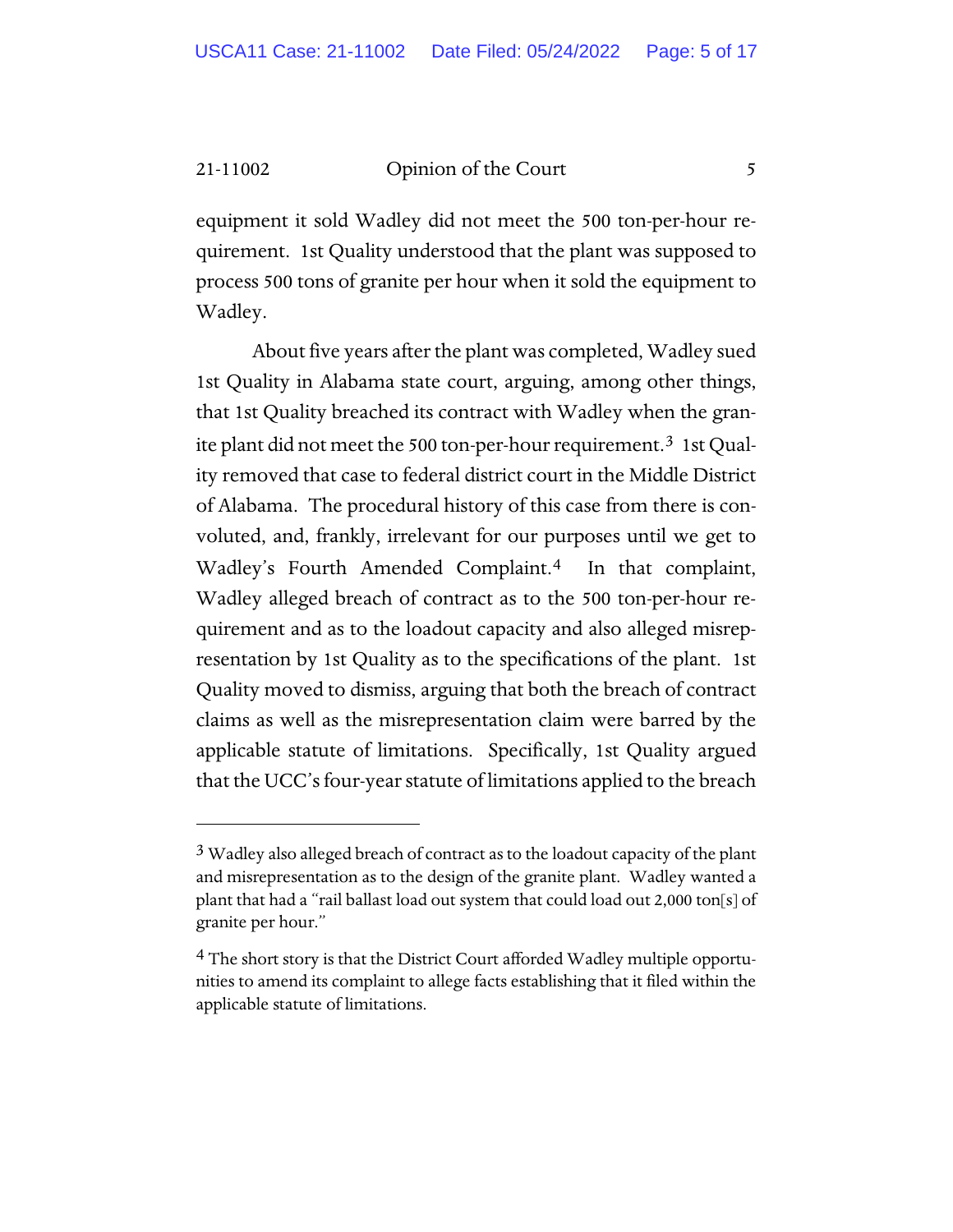of contract claims because, 1st Quality said, the contract was for goods rather than services. And 1st Quality argued that a two-year statute of limitations applied to the misrepresentation claim. The District Court then dismissed the misrepresentation claim as barred by the two-year statute of limitations but allowed the breach-of-contract claims to proceed because Wadley had alleged enough facts to make it plausible that the contract was for services rather than goods, so that it was plausible the action was not timebarred.[5](#page-5-0)

1st Quality then answered the Fourth Amended Complaint and counterclaimed against Wadley for breach of contract (and unjust enrichment) for failing to pay 1st Quality for some of the equipment at the granite plant. In the midst of both discovery and trial preparation, 1st Quality then filed two summary judgment motions, one for Wadley's claims and one for its own counterclaims against Wadley. The District Court then granted both motions for summary judgment. As to Wadley's breach of contract claims, the District Court determined that the contract was for goods under the UCC, so the applicable statute of limitations had passed before Wadley filed suit. Thus, the District Court granted summary judgment on the breach of contract claims. As to 1st Quality's counterclaim, the District Court determined Wadley had to pay the unpaid

<span id="page-5-0"></span><sup>&</sup>lt;sup>5</sup> The District Court noted that "nothing in the contract specifically reflects the[] specific services" Wadley alleged that 1st Quality was supposed to provide.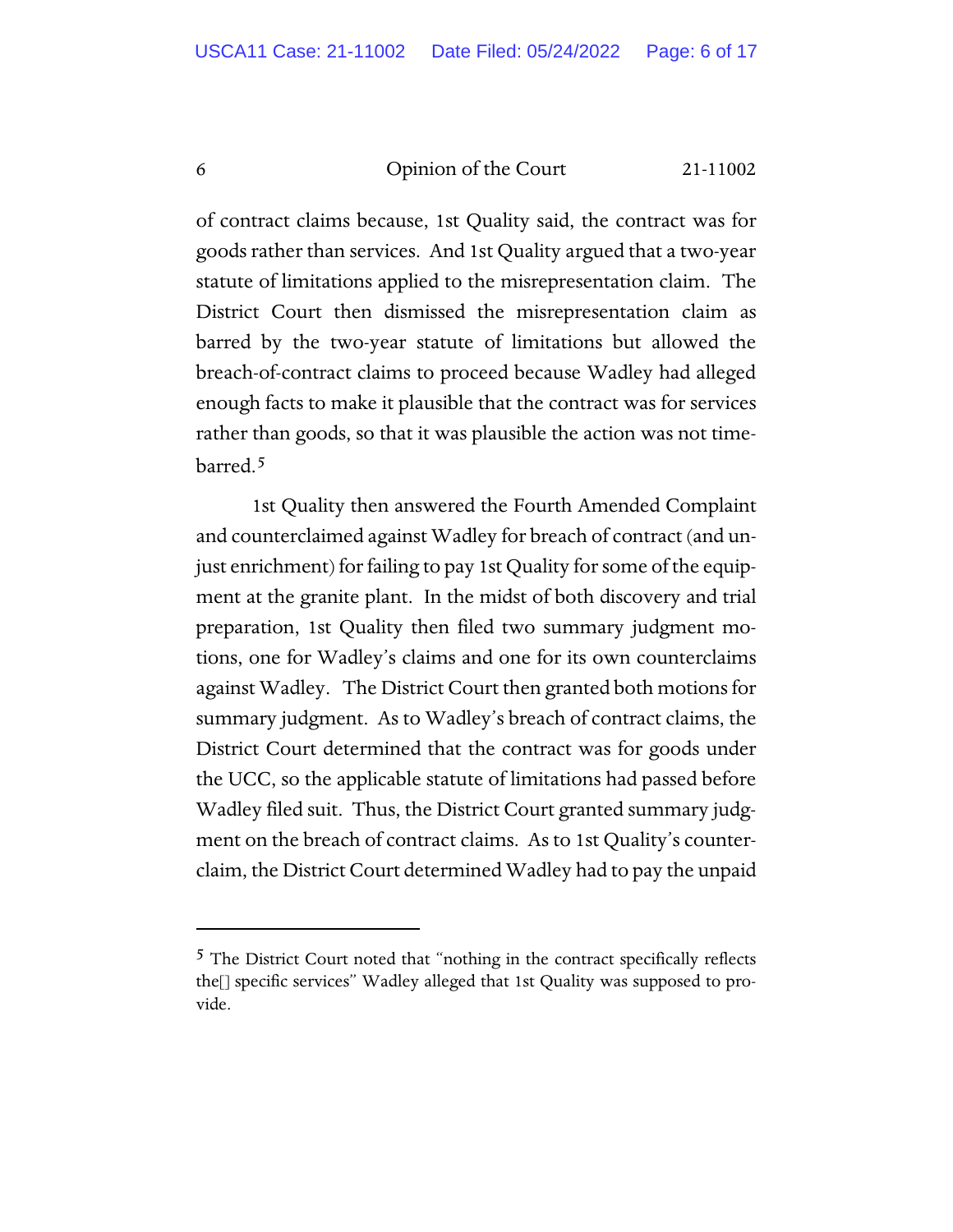invoices, with interest and costs, and granted summary judgment on the counterclaim as well. After the District Court denied its motion to reconsider, Wadley timely appealed the District Court's order granting summary judgment as to both claims, the District Court's denial of the motion to reconsider its grant of summary judgment as to 1st Quality's counterclaims, and the District Court's order for Wadley to pay 1st Quality based on the counterclaim, with interests and costs.

#### II.

Now, we must determine whether the District Court erred in granting summary judgment for 1st Quality on both the breach of contract claims and the counterclaim for unpaid invoices and whether it erred in denying Wadley's motion for reconsideration on the grant of summary judgment as to 1st Quality's counterclaim.

We review a district court's grant of summary judgment *de* novo. Sierra Club, Inc. v. Leavitt, 488 F.3d 904, 911 (11th Cir. 2007). We grant summary judgment "when viewing the evidence in the light most favorable to the non-moving party, there is no genuine issue of material fact and the moving party is entitled to judgment as a matter of law." *Id.*; see Fed. R. Civ. P. 56(c). We review a District Court's factual findings for clear error and its legal conclusions de novo. AcryliCon USA, LLC v. Silikal GmbH, 985 F.3d 1350, 1363 (11th Cir. 2021). Where there is no dispute over the contract terms themselves, we review *de novo* the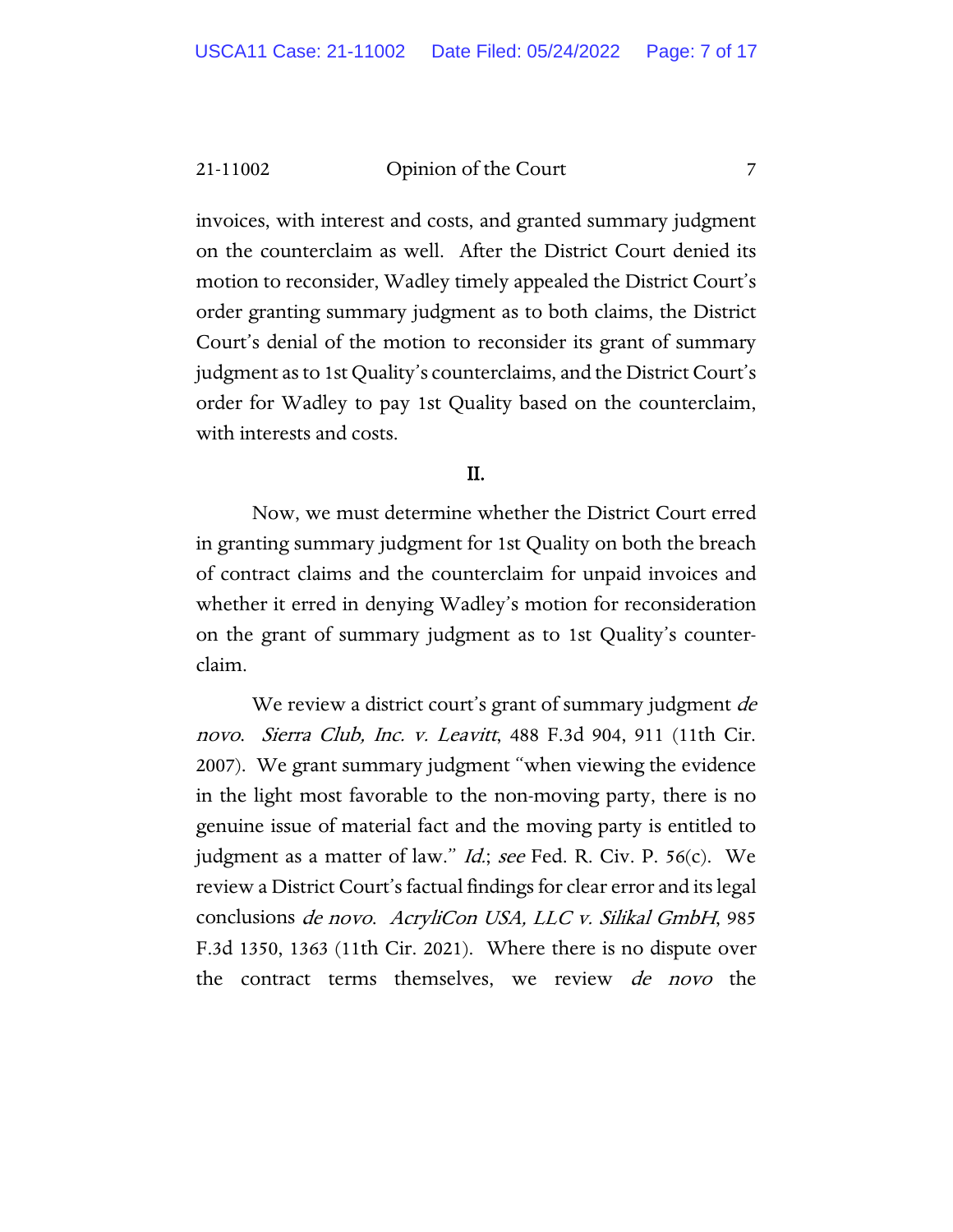determination of whether the contract is for goods or services. BMC Indus., Inc. v. Barth Indus., Inc., 160 F.3d 1322, 1331 (11th Cir. 1998).

And, finally, we review a district court's denial of a motion for reconsideration for abuse of discretion. Corley v. Long-Lewis, Inc., 965 F.3d 1222, 1234 (11th Cir. 2020).

#### III.

Let's start with the governing law. Federal courts sitting in diversity apply the choice of law rules for the state in which they sit. Klaxon Co. v. Stentor Elec. Mfg. Co., 313 U.S. 487, 496, 61 S. Ct. 1020, 1021 (1941). So, Alabama choice of law rules apply in this case. Alabama's choice of law rule states that the law of the state where the contract was signed governs the contract. See Cherokee Ins. Co., Inc. v. Sanches, 975 So. 2d 287, 292 (Ala. 2007). So, Georgia substantive law governs the contract at issue. But for procedural matters, generally Alabama applies its own law, and Alabama law considers the statute of limitations to be a procedural matter.<sup>[6](#page-7-0)</sup> See Battles v. Pierson Chevrolet, Inc., 274 So.2d 281, 285 (Ala. 1973). So, we are left with Georgia law governing the interpretation of the contract—whether it is for goods or services in this case—and Alabama law governing whether Wadley filed its

<span id="page-7-0"></span><sup>6</sup> There are exceptions to this general rule. But the parties have agreed with the District Court's holding that Alabama law governs the applicable statute of limitations, so we do not dive deeper into or disturb the District Court's analysis of the applicable statute of limitations here.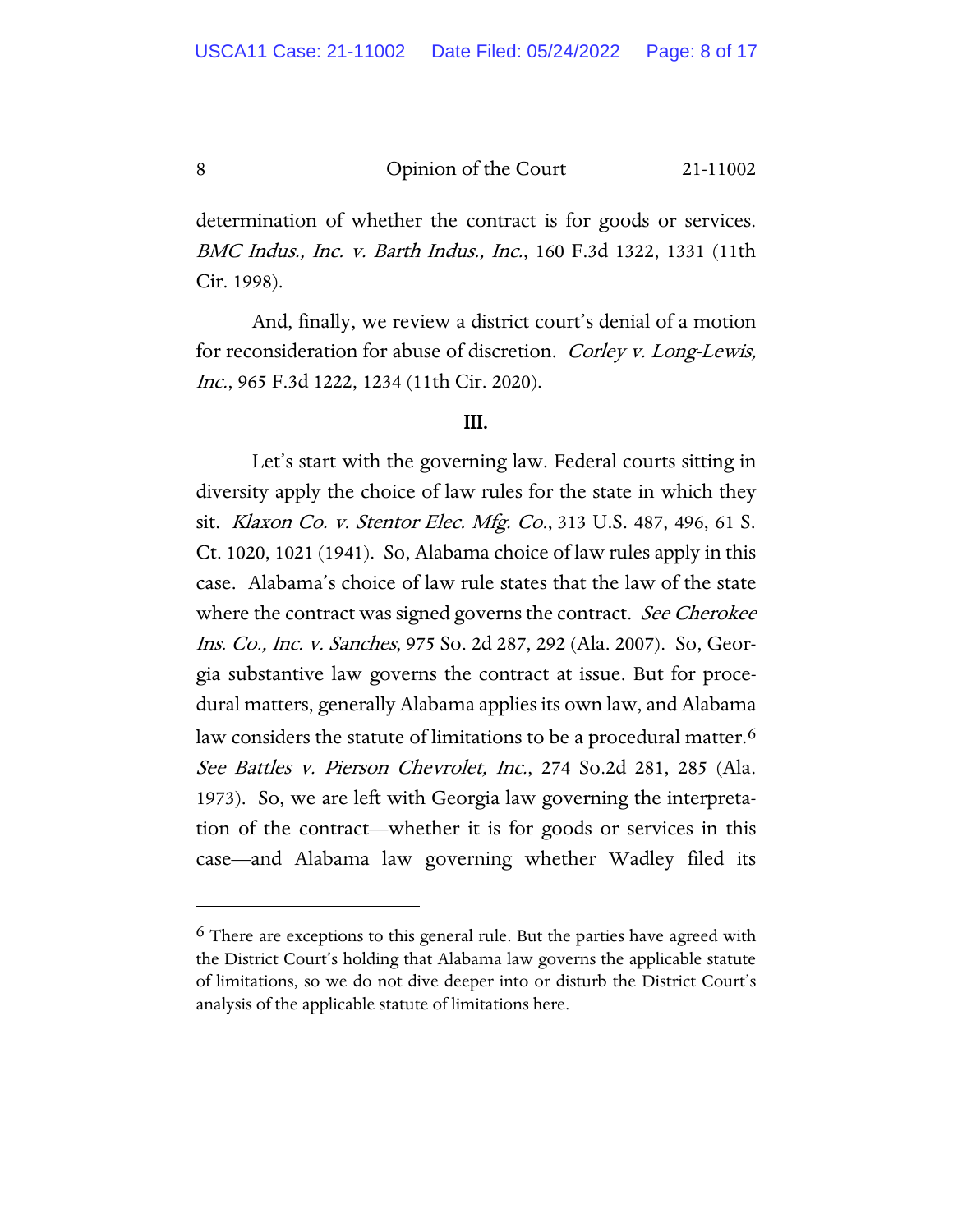complaint within the applicable statute of limitations. Alabama and Georgia have both adopted the UCC, and the applicable statute of limitations under the UCC is four years. See Ala. Code  $\S$  7-2-725(1); O.C.G.A. § 11-2-725.

Starting with the substance of the contract, Georgia law says that when a contract is for both goods and services, the court must apply the predominant factor test to determine whether the contract is more for the sale of goods or for services. See J. Lee Gregory, Inc. v. Scandinavian House, L.P., 433 S.E.2d 687, 689 (Ga. Ct. App. 1993); S. Tank Equip. Co. v. Zartic, Inc., 471 S.E.2d 587, 589 (Ga. Ct. App. 1986). "When the predominant element of a contract is the sale of goods, the contract is viewed as a sales contract and the UCC applies even though a substantial amount of service is to be rendered in installing the goods." *J. Lee Gregory*, 433 S.E.2d at 689 (internal citation and quotation marks omitted). We must determine whether the services 1st Quality provided were "incidental" to the sale of goods. Id. If they were, then the sale of goods was the predominant purpose, but, if the sale of goods was only incidental to the provision of services, then services predominate. See id.

To apply the predominant factor test, we must evaluate three aspects of the contract to determine whether goods or services are predominant: 1) the language of the contract—looking at how the parties refer to each other and the labeling of the contract; 2) the subject matter of the contract—looking to see if the contract is for a movable good; and 3) the billing of the contract—looking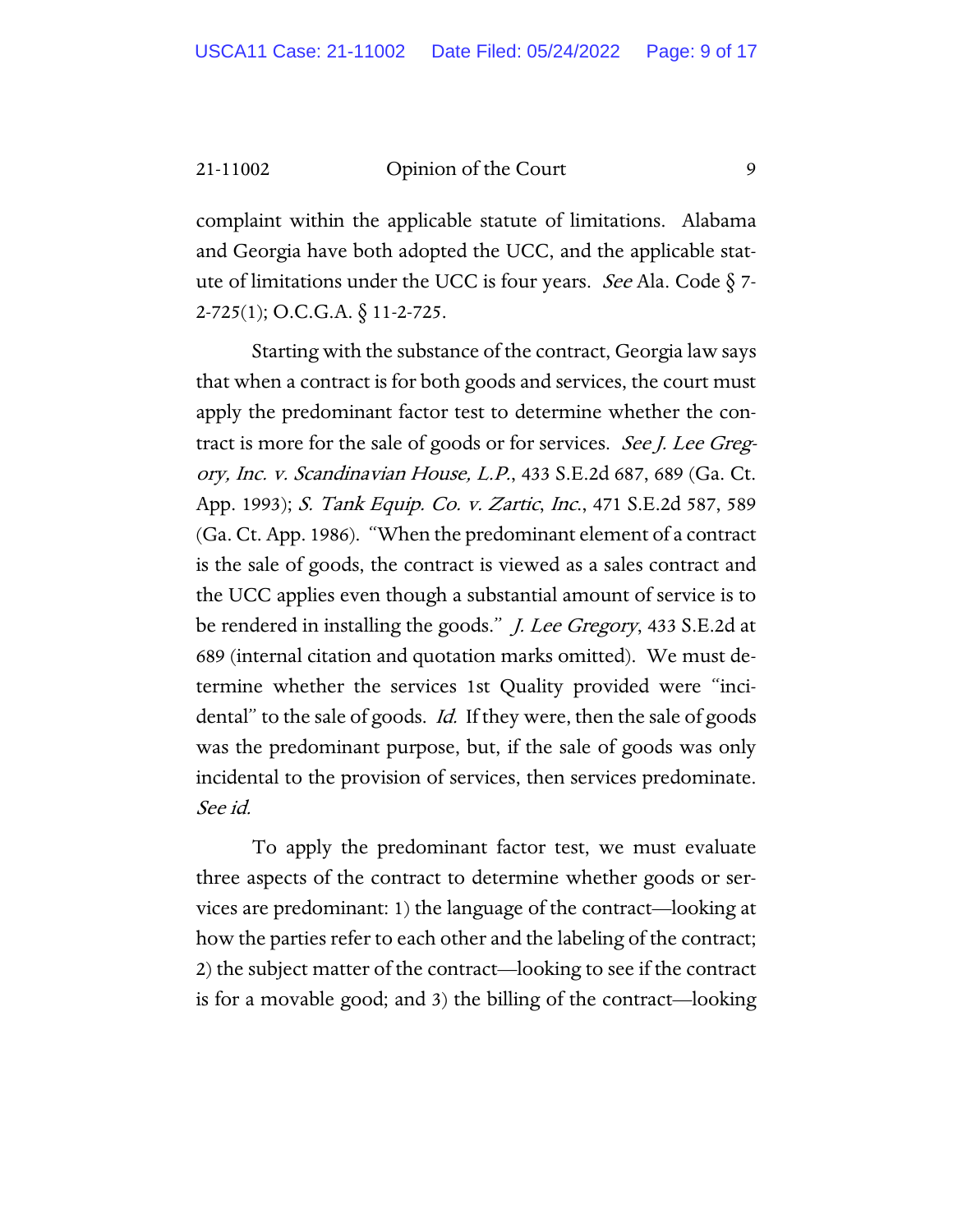to see the proportion of the contract's price dedicated to goods and services. See Suntrust Bank v. Venable, 791 S.E.2d 5, 7–8 (Ga. 2016); see also BMC Indus., 160 F.3d at 1330 (applying the same predominant factor test to a contract governed by Florida law). If, after applying the predominant factor test, it is still unclear whether the contract is for goods or for services, Georgia law says that the UCC should "be liberally construed and applied to promote its underlying purposes and policies." Óle Mexican Foods, Inc. v. Hanson Staple Co., 676 S.E.2d 169, 171 (Ga. 2009).

Under the first factor, we must look at the language of the contract. Wadley makes much of the fact that the modified contract is for a "500 TPH Portable Granite Plant." The modified contract also has a reference to the "Total Plant Selling Price." That makes it seem like the contract is for a working granite plant, a custom-built operation, which could point in the direction of the contract being for the service of designing a plant rather than just the component parts themselves. See Heart of Tex. Dodge, Inc. v. Star Coach, LLC, 567 S.E.2d 61, 64 (Ga. Ct. App. 2002) (explaining that the contract was for services rather than goods when the purpose of the contract was to customize a vehicle and the parts purchased to do so were only incidental to the service). The contract ends with 1st Quality's executive saying, "We thank you for giving us the opportunity to work with you on this plant." That too seems to indicate that 1st Quality was providing the service of constructing a plant. See id. (explaining that services were anything but incidental to customizing a vehicle).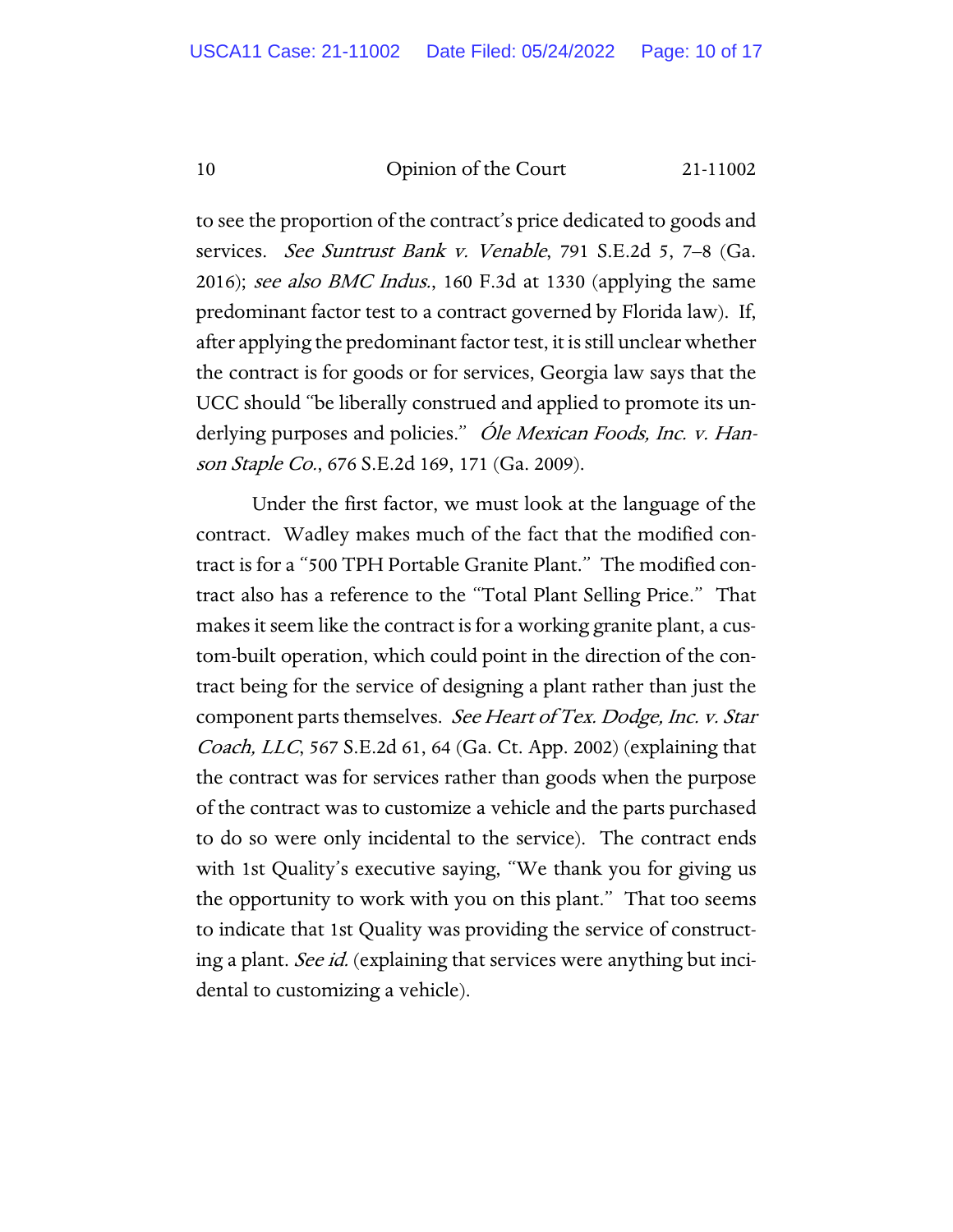On the flip side, the contract says that it is a "quotation," a common word used in the sale of goods. See Paramount Contracting Co. v. DPS Indus., Inc., 709 S.E.2d 288, 291–92 (Ga. Ct. App. 2011) (explaining that quote for selling dirt indicated a contract for goods rather than services). And the fact that the contract refers to the "Total Plant Selling Price" can cut in 1st Quality's favor too because usually in contractual language only goods are bought and sold, in contrast to services. See BMC Indus., 160 F.3d at 1330 (explaining that words like "purchase," "customer," and "seller," indicate a transaction for the sale of goods). Further, the contract specifically listed out 25 items of "equipment," which suggests a goods contract. *Id.* In *BMC*, we found that the contract's language suggested a goods transaction when it stated that it was a "purchase order 'for the fabrication and installation of automated equipment." Id. at 1331 (quoting parties' contract). The Court so concluded despite language in the contract that one party had hired the other to "'design, fabricate, debug/test and supervise field installation and start up of equipment to automate the operations of [BMC's production line for unfinished eyeglass lenses]." Id. at 1325 (quoting parties' contract). Here, any language that would suggest a services contract is not as robust as the language in BMC Industries. So, the first factor does not cut decisively in either party's direction.

Turning to the second factor, we must evaluate whether the contract is for a movable good. Under Georgia law, "goods" are defined by whether they are "movable at the time of identification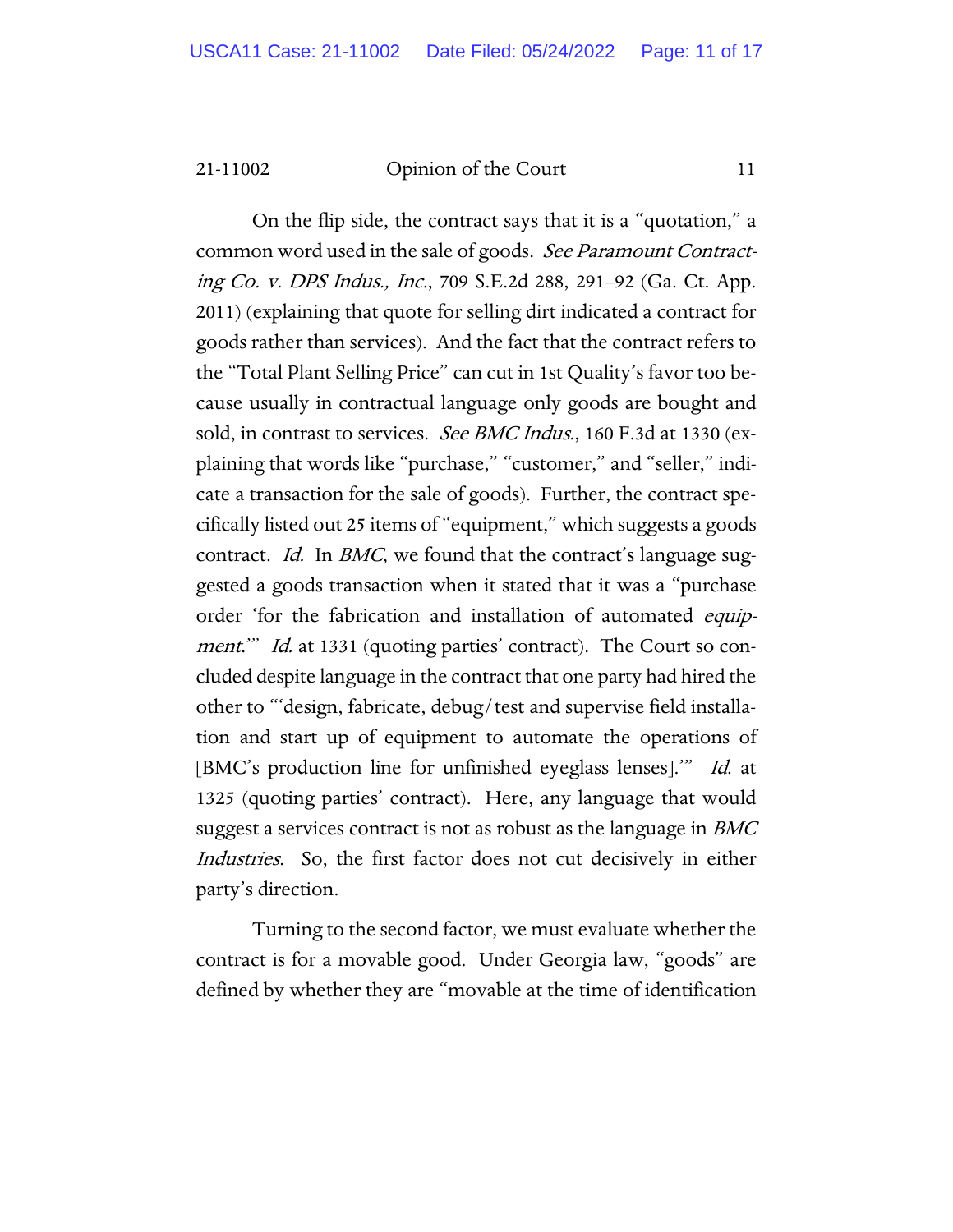to the contract for sale." O.C.G.A.  $\S$  11-2-105(1). In the modified contract, 25 of the 27 line items are for movable goods. Each piece of equipment is a good that was movable when the contract was signed. 1st Quality is a sales representative for *equipment*. This factor clearly favors us holding that the UCC applies to the contract.

Finally, we must evaluate how the contract was billed. See BMC Indus., 160 F.3d at 1330. "[W]hen the contract price does not include the cost of services, or the charge for goods exceeds that for services, the contract is more likely to be for goods." Id.; see also J. Lee Gregory, 433 S.E.2d at 689 ("Rather it would appear that the rendition of services was the incidental factor. After all, approximately two-thirds of the cost of the transaction was allocated to [goods]."). Looking at the contract itself, we know that there were 27 line items, 25 of which were for individual pieces of equipment, totaling \$3,887,274.43, over 95% of the contract price. The last two line items for the installation, setup, and calibration of the scales and engineering totaled \$171,950, less than five percent of the contract price. And we know that both parties understood that the engineering included in the last line item would be done by a third party anyway, not by 1st Quality. If over 95% of the contract is for goods, then it seems pretty clear under Georgia case law, like J. Lee Gregory, that the contract is for goods and not services. J. Lee Gregory, 433 S.E.2d at 688–89. But, Wadley argues, the numbers aren't the whole story. The thrust of Wadley's response to the 95% figure is that the price for each line item of equipment in the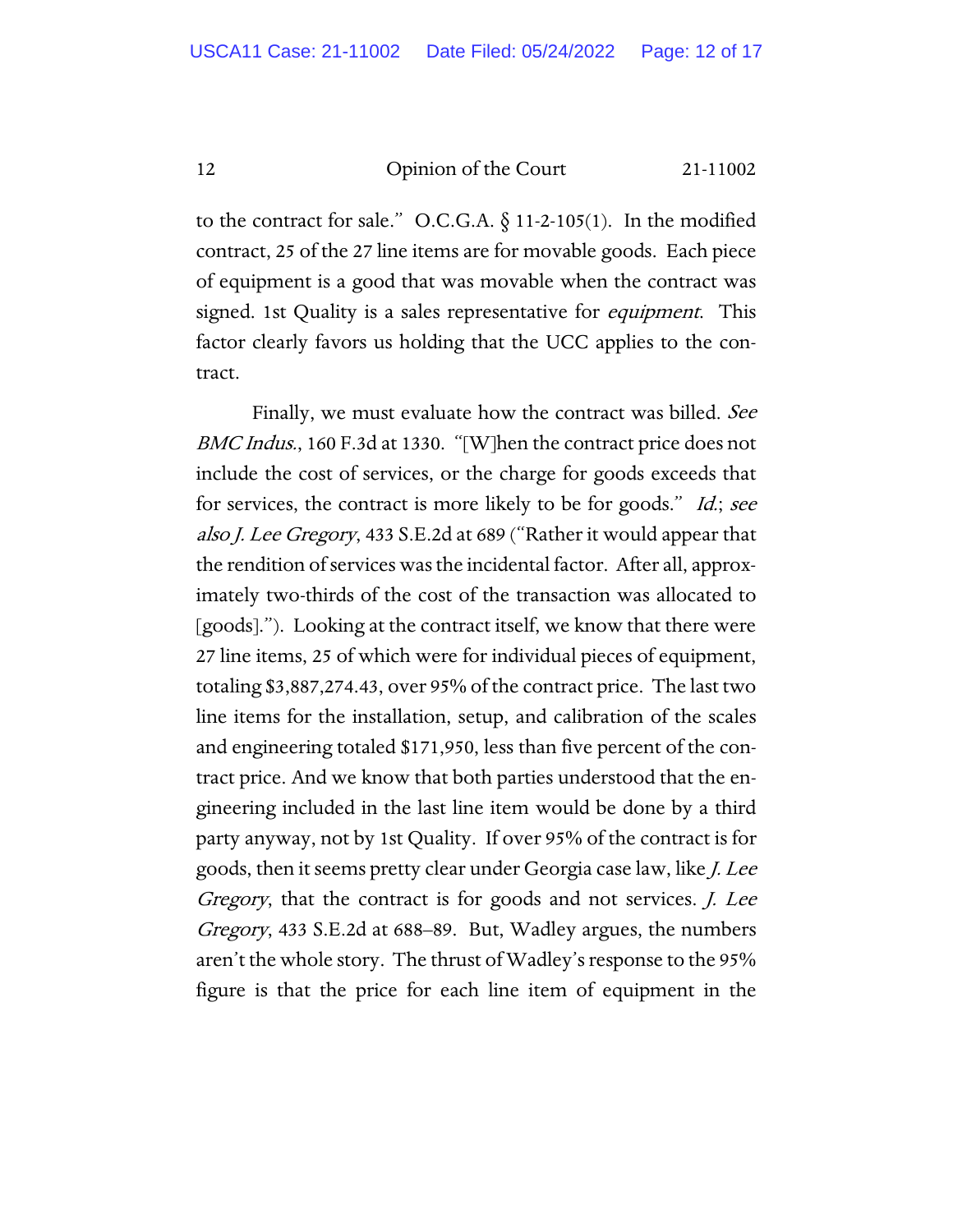contract included a mark-up—meaning that 1st Quality was baking its charge for services into the cost of each item of equipment so that there is a genuine issue of material fact on the costs allocable to goods and services sufficient to defeat summary judgment.

At oral argument, 1st Quality pointed to Document 112 of the record and its exhibits to explain that 1) even accepting Wadley's argument that markups constitute service charges and assuming a 20% markup on all 25 equipment items and 2) counting the \$91,000 commission payment that 1st Quality received from Gaston as a service charge, still 74% of the contract would be attributable to goods rather than services. So, 1st Quality explained, still no genuine dispute of material fact exists, even taking Wadley's figures as the right ones, because the contract is still clearly for goods based on Georgia case law. See Zartic, 471 S.E.2d at 588; J. Lee Gregory, 433 S.E.2d at 688. 1st Quality's colloquy with the Court on this issue was a surprise to Wadley, which explained that it was not aware of the figures 1st Quality was referring to. So, we asked for supplemental briefing to help us resolve the issue.

Having reviewed the supplemental briefing, we do not think it sheds meaningful light on the issue. We simply cannot conclude, as a matter of either law or fact, that the markups represent service charges. Wadley has cited no record document or case to suggest that the contracting parties agreed to the markups as disguised service charges, and it seems more logical to conclude that a sale of equipment will include a margin of profit for the seller. So, summary judgment is appropriate, because this is a contract for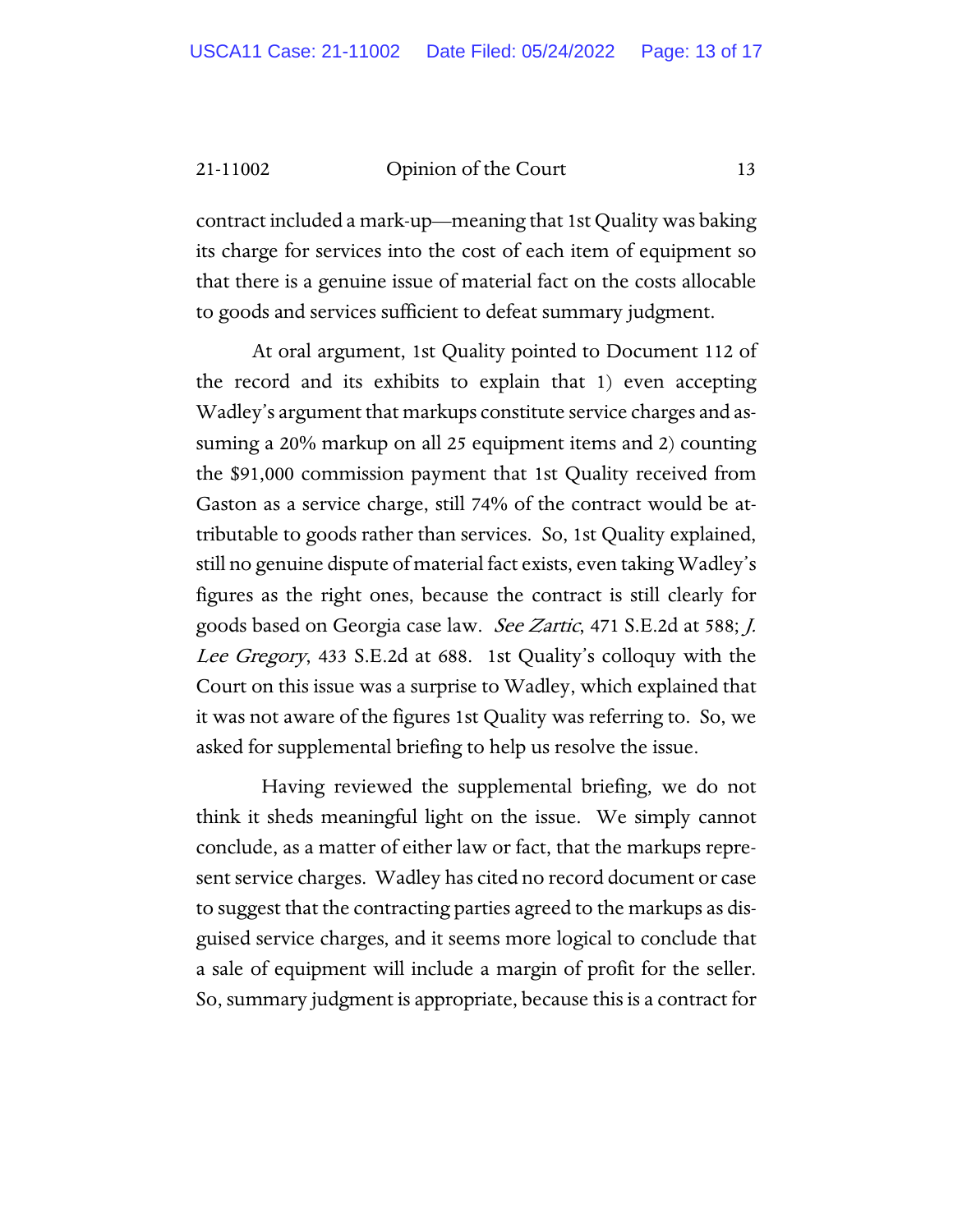goods, and the UCC's applicable four-year statute of limitations has passed.[7](#page-13-0)

### IV.

Now, all we have left to do is decide whether the District Court properly granted summary judgment to 1st Quality and properly denied Wadley's motion for reconsideration on its counterclaim for unpaid invoices. Wadley raises three defenses on appeal that, it says, foreclose summary judgment on the issue of unpaid invoices: 1) its setoff defense; 2) its implied warranty of fitness claim; and 3) its statute of limitations defense. None are persuasive.

First, Wadley argues that it properly asserted a common-law setoff or recoupment defense below that should have foreclosed summary judgment and that the District Court's reading of

<span id="page-13-0"></span><sup>&</sup>lt;sup>7</sup> Wadley's more global position that the contract is for services seems to be based in the outside conversations of the executives at Wadley and 1st Quality and 1st Quality's role in consulting on the plant. The problem for Wadley is that Georgia law has recognized that services will often be a part of delivering goods, and the services involved in preparing to provide goods do not transform a contract from the sale of goods to the provision of services. See Paramount, 709 S.E.2d at 290 ("When the predominant element of a contract is the sale of goods, the contract is viewed as a sales contract and [the UCC] applies, even though a substantial amount of service is to be rendered in installing the goods." (quoting *Heart of Tex.*, 567 S.E.2d at 63)). On a separate note, we acknowledge that Wadley's counsel on appeal did not represent Wadley when Wadley originally filed its complaint. Wadley has sued its original lawyers for malpractice in not filing the breach of contract claims earlier. Wadley Crushed Stone Co. LLC v. Rushton Stakely Johnston & Garrett, Case No. CV-2021-900252 (Cir. Ct. of Montgomery Cnty., Ala.).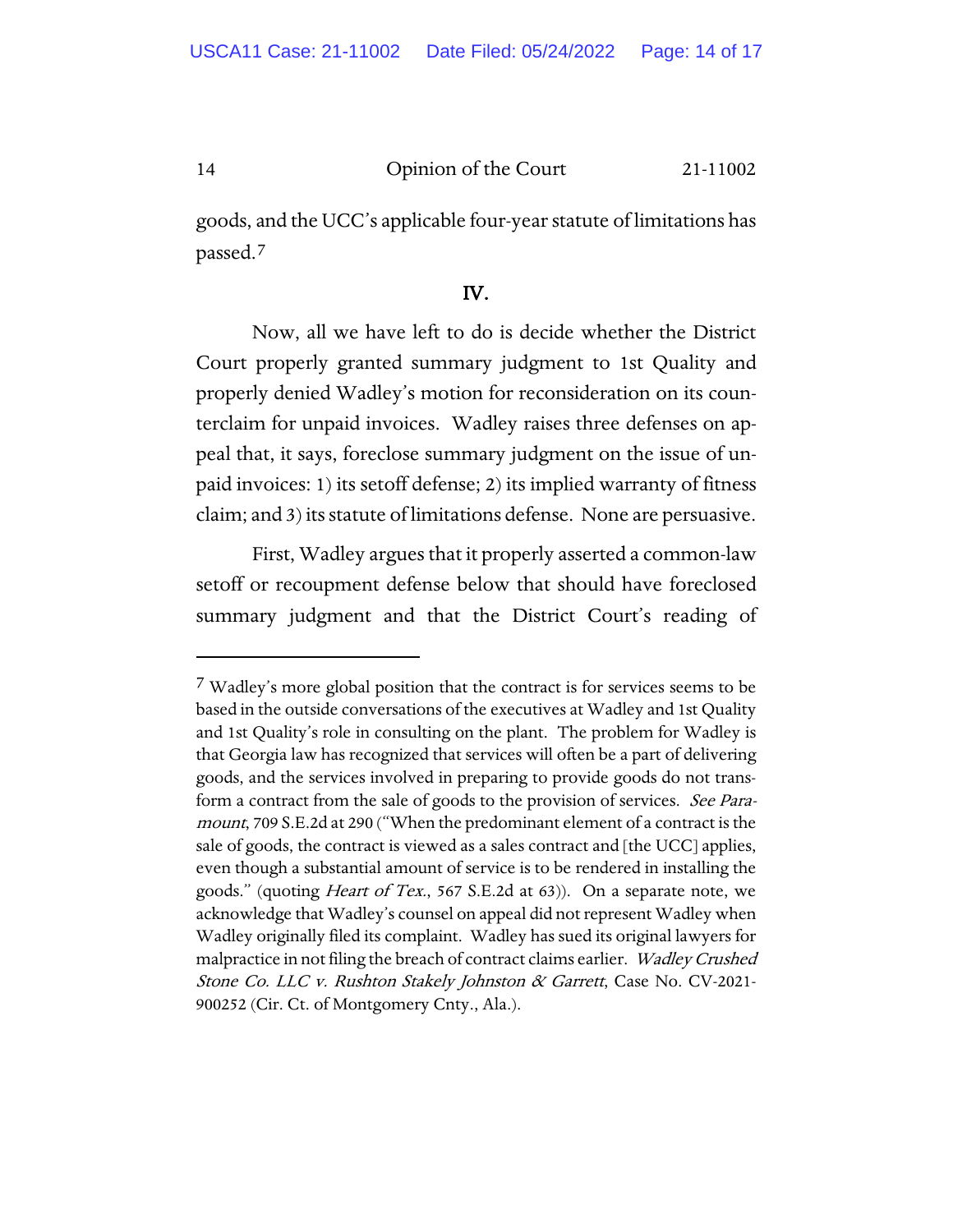Wadley's defense as a statutory setoff defense under Ala. Code § 6- 8-80 was unjustifiably narrow. After review of Wadley's response to 1st Quality's motion for summary judgment on the unpaid invoices, we think the District Court was exactly right. Wadley did not assert a common-law recoupment or setoff defense based on Finish Line v. J.F. Pate & Assocs. Contractors, 90 So. 3d 749 (Ala. Civ. App. 2012) in its response to 1st Quality, like it does on appeal. In its brief opposing summary judgment, Wadley points to Ala. Code  $\S$  6-8-80 and then says the following:

In the event the Court finds that 1st Quality's motion for summary judgment on the unpaid invoices should be granted, while at the same time finding that WCS's claims against 1st Quality can proceed to a jury, it should decline to certify a judgment in favor of 1st Quality on its counterclaims as final under Fed. R. Civ. P. 54(b) so that the issue of set-off can be resolved at trial.

The only way to read Wadley's argument in its opposition to 1st Quality's motion for summary judgment is that Wadley wanted a setoff if it prevailed at trial. So, if the District Court determined that 1st Quality should not prevail on its summary judgment motion on the statute of limitations issue, then, Wadley was saying, "We should be entitled to a setoff for the unpaid invoices based on whatever we get from the jury." We agree with the District Court that Wadley did not sufficiently flesh out any other theory, such as to preserve it. Because Wadley cannot recover on its original claim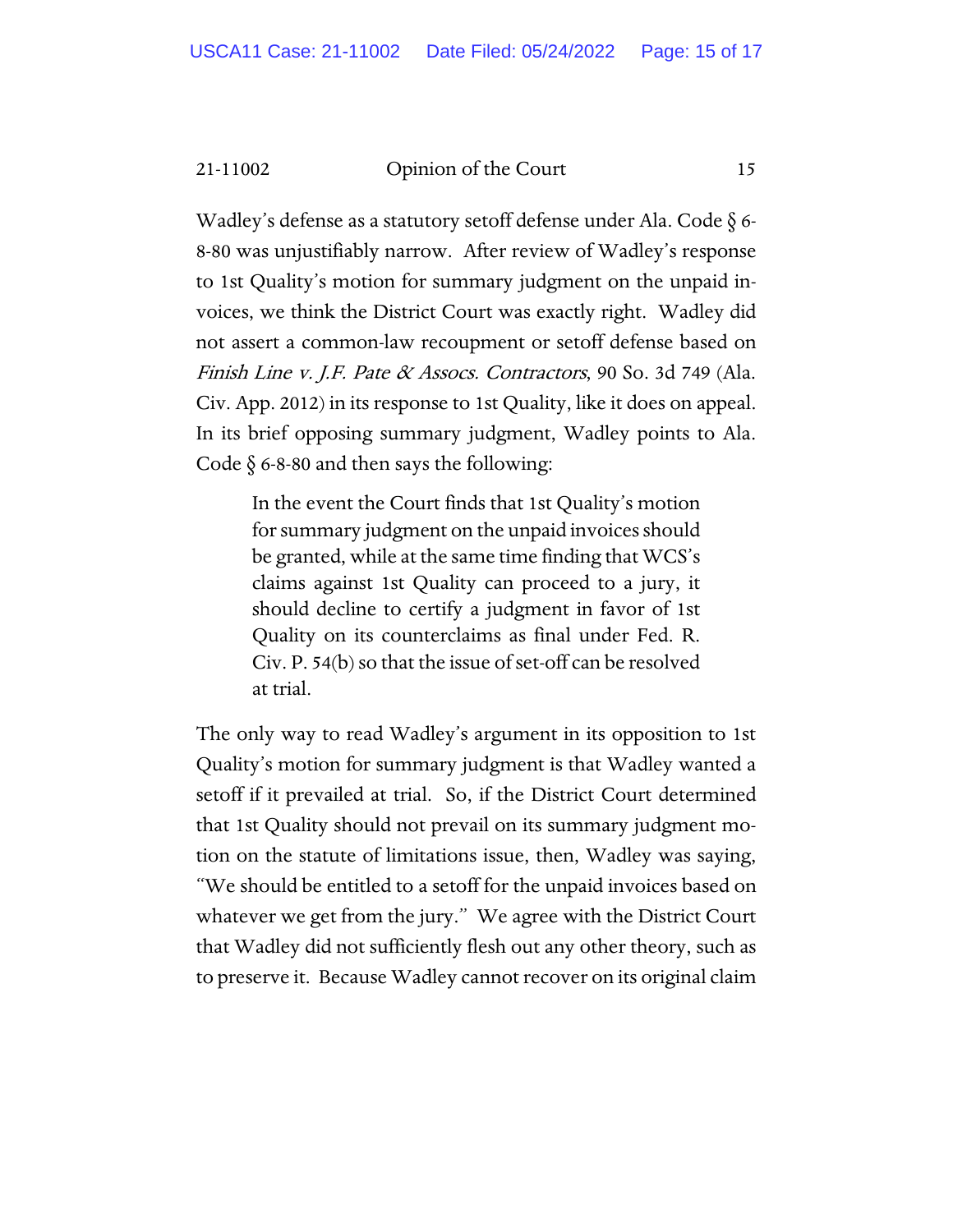because of the statute of limitations issue, its setoff defense is unavailing.

Next, as to the implied warranty of fitness defense, as the District Court explained, Wadley never raised implied warranty of fitness in its original pleadings. Nor did it raise an implied warranty defense in its answer to 1st Quality's counterclaim. We do not typically allow parties to raise new defenses in response to summary judgment motions that they did not already make in their answers unless there are exceptional circumstances, such as when "a pure question of law is involved" and a failure to address it would result in "a miscarriage of justice." Easterwood v. CSX Transp., Inc., 933 F.2d 1548, 1551 (11th Cir. 1991), aff'd, 507 U.S. 658, 113 S. Ct. 1732 (1993) ("If federal pre-emption is an affirmative defense, CSX's failure to specifically plead the defense in its answer or amended answer results in the waiver of this defense."). Had Wadley asked to amend its answer under Fed. R. Civ. P. 15(a) to include an implied warranty defense, the District Court might have allowed Wadley to remedy the problem in its answer. *See id.* It did not do so.

The reason we require parties to raise their defenses in answering a complaint or counterclaim is that it helps trial preparation as discovery is targeted toward the claims and defenses that are presented. See Hassan v. U.S. Postal Serv., 842 F.2d 260, 263 (11th Cir. 1988). And here, Wadley and 1st Quality engaged in extensive discovery before Wadley brought up this defense in its response to 1st Quality's motion for summary judgment. It would thus be unfair to 1st Quality to allow Wadley to raise that defense